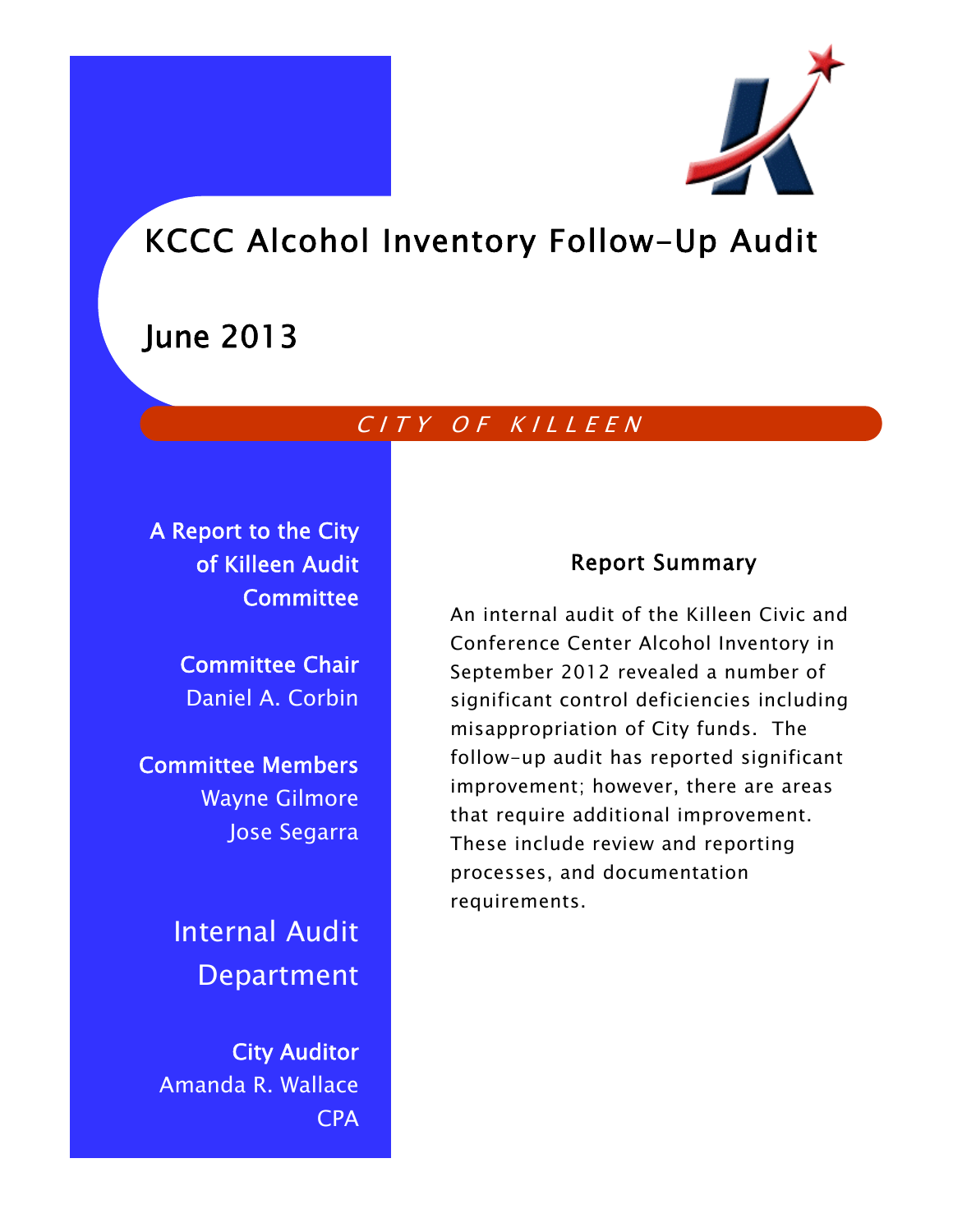# TABLE OF CONTENTS

| <b>APPENDICES</b> |  |
|-------------------|--|

# Appendix A: Management Response․․․․․․․․․․․․․․․․․․․․․․․․․․․․․․․․․․․․․․․․․․․․․․․․․․․․․․․․․․․ 7 Appendix B: Current Status of Prior Year Audit Recommendations................... 8

# GOVERNMENT AUDITING STANDARDS COMPLIANCE

This performance audit was conducted in accordance with Generally Accepted Government Auditing Standards. Those standards require that the audit be planned and performed to obtain sufficient, appropriate evidence to provide a reasonable basis for the findings and conclusions based on the audit objectives. I believe that the evidence obtained provides a reasonable basis for the findings and conclusions based on the audit objectives.

# AUDIT STAFF

Ī

**-**

Amanda R. Wallace, CPA, City Auditor

Office of the City Auditor Killeen City Hall Phone: (254) 501-7685 Email: awallace@killeentexas.gov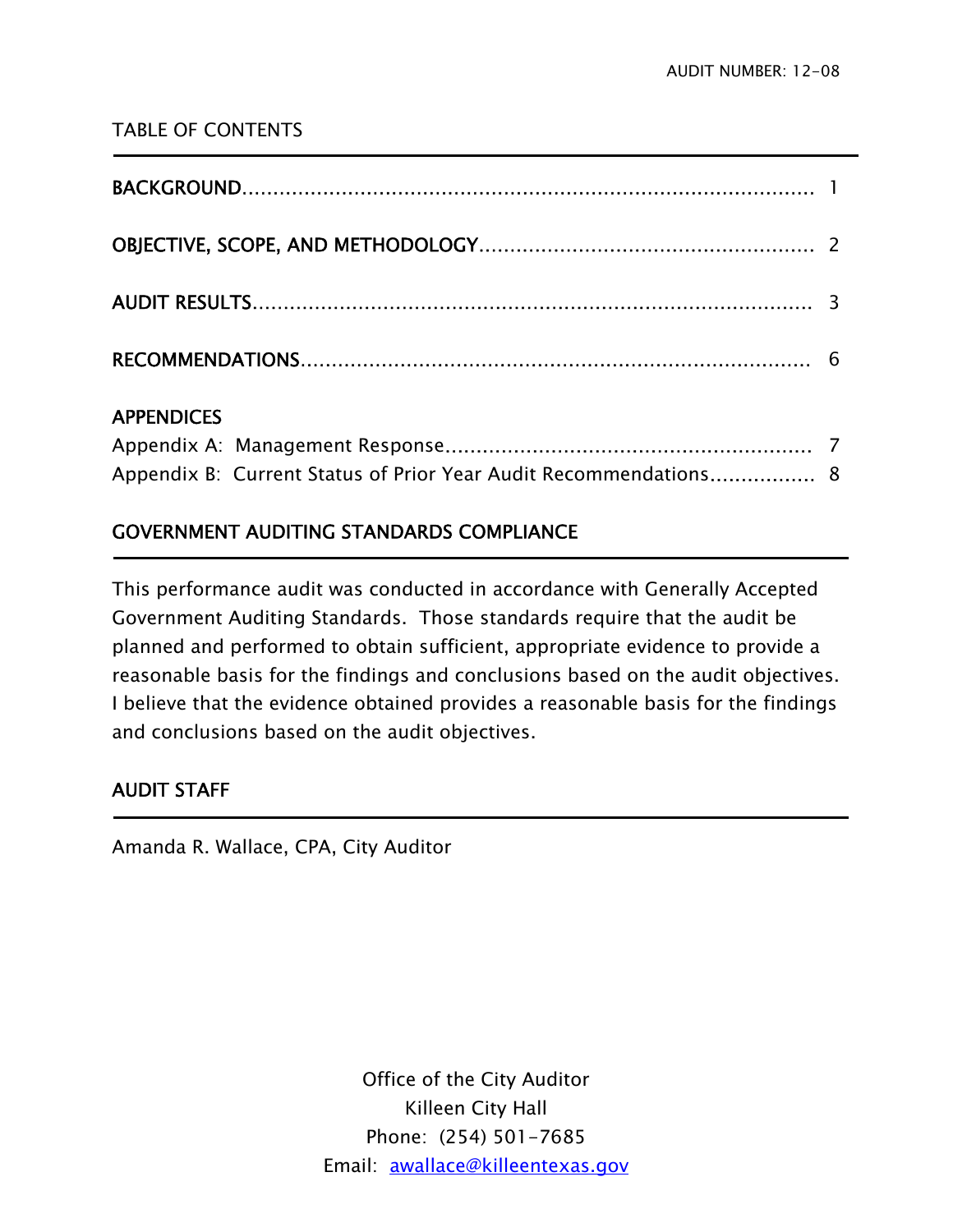June 2013



# AUDIT REPORT **HIGHLIGHTS**

# Why This Audit Was **Conducted**

This audit was conducted in order to follow up on the findings noted in the August 2012 Internal Audit of Alcohol Inventory.

#### What Was Recommended

It was recommended that KCCC staff follow through on review processes, ensure that the proper adjustments are made each month on inventory reports, ensure that supporting documentation is adequate, calculate cost of goods sold correctly, and ensure that the monthly inventory reports are complete and accurate.

Mayor and Council,

I am pleased to present this follow-up audit on the Killeen Civic and Conference Center (KCCC) Alcohol Inventory.

#### **BACKGROUND**

- The City of Killeen contracts with Jesters, an outside company, to manage the City's alcohol operation at the KCCC.
- KCCC staff oversees the contract.
- The City provides all of the supplies for the operation, including liquor, beer, wine, sodas, cups, etc.

### OBJECTIVE AND SCOPE

The objective of the audit was to determine whether KCCC implemented the necessary controls needed to safeguard the City's assets as recommended in the August 2012 Internal Audit of Alcohol Inventory. The audit scope included the alcohol operations between September 2012 and June 2013.

### WHAT WAS FOUND

While significant improvement was noted since the August 2012 internal audit, there were still some irregularities in procedures and implementation of procedures that are documented in this report and are summarized as follows:

- KCCC staff has not been diligent in signing off on reviewed documents.
- The proper adjustments as noted in the audit report are not regularly reported on the monthly inventory reports to account for spills, over/underpours, and adjustments for doubles.
- Register tapes are not regularly date-stamped, which is essential for validation purposes.
- Cost of Goods Sold is not accurately reported. This is an important aspect of financial reporting and should be calculated and reported correctly.
- Lastly, there were three instances in which the beginning inventory amounts did not agree to the ending inventory amounts from the previous month.

I appreciate the cooperation and assistance I received from the KCCC staff during this audit.

# angola P. Wallace

Amanda R. Wallace, City Auditor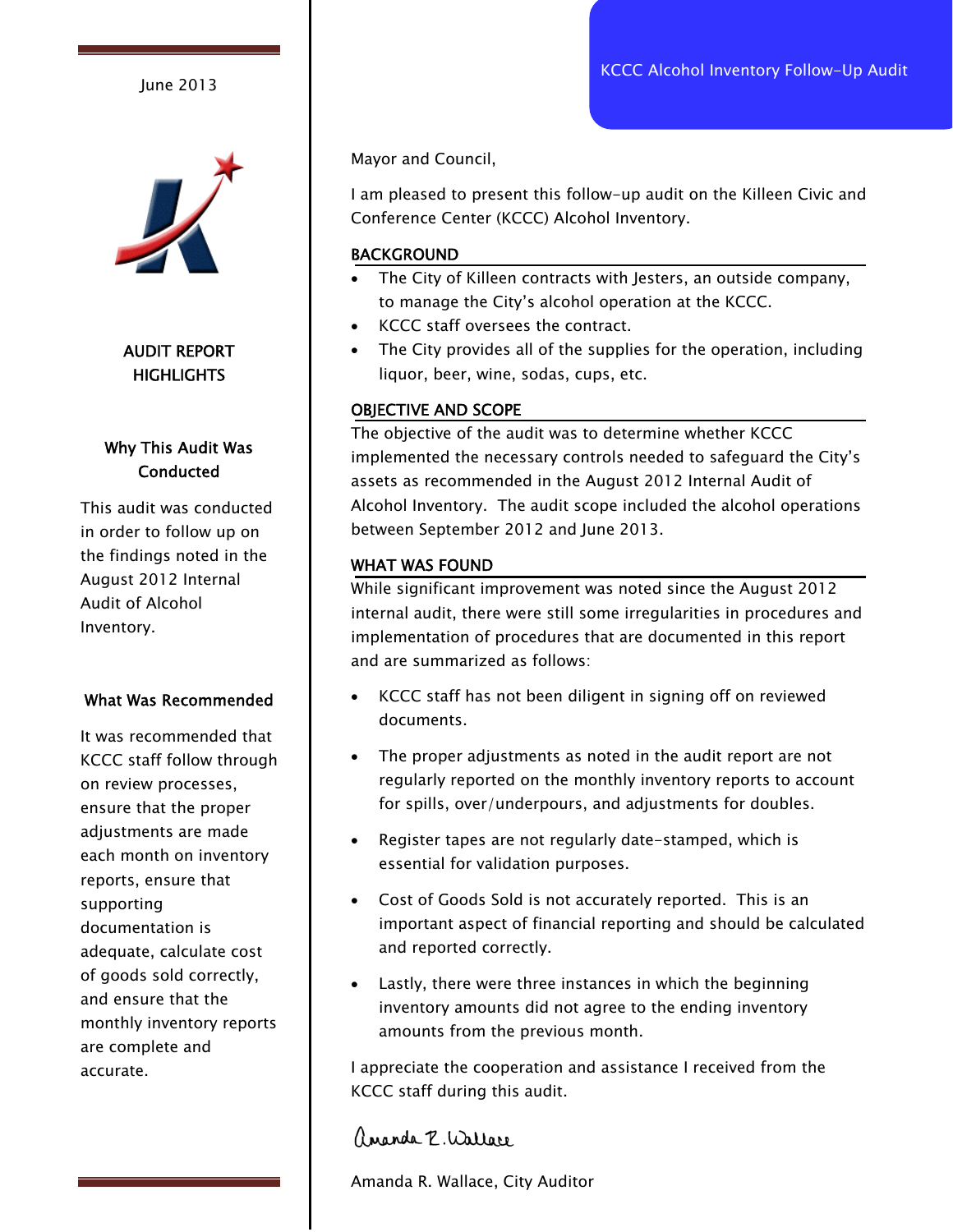#### BACKGROUND

j

The City of Killeen contracts with Jesters to manage its mixed beverage service at the Killeen Civic and Conference Center (KCCC). KCCC staff oversees the contract and ensures that the City's assets are safeguarded and that complete records of the operation, including all tax records and returns, are maintained.

According to the aforementioned contract, Jesters provides management, supervision, and direction of the operation in a manner that is in accordance with standards comparable to those prevailing in other first-class mixed beverage operations in Texas. Such management services include, without limitation, serving beverages, both alcoholic and non-alcoholic, to the City's customers in accordance with their needs, and maintaining all records and financial information required by the Texas Alcoholic Beverage Commission.

The City pays for the cost of procurement of all alcoholic and non-alcoholic beverages, supplies, equipment, and outside services which are directly related to the service of alcoholic beverages, and also retains full authority and control over the purchase and storage of alcoholic beverages.

Jesters collects and is accountable for all cash receipts from the operation, and is responsible for any losses that occur between collection of the cash and delivery of the cash to the City.

The City pays Jesters monthly, as compensation, 40% of the gross receipts realized by the City for alcoholic beverage service charges at KCCC.

An internal audit was completed in August 2012 of the Alcohol Inventory at KCCC, which revealed several significant control deficiencies including a loss of funds. This follow-up audit was completed in order to determine whether KCCC implemented the necessary controls needed to safeguard the City's assets as recommended in the August 2012 Internal Audit of Alcohol Inventory.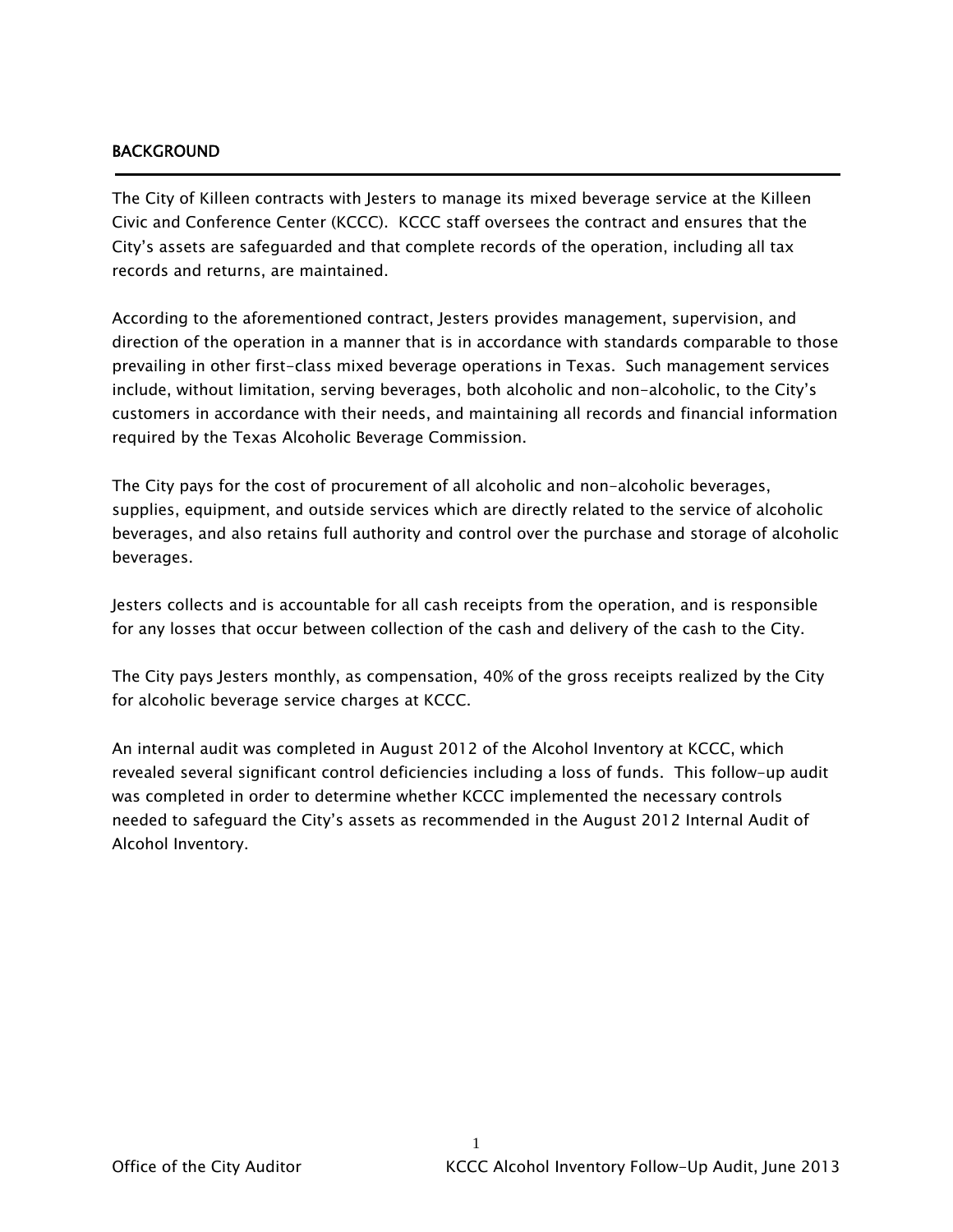## OBJECTIVE, SCOPE, AND METHODOLOGY

The KCCC Alcohol Inventory Follow-Up Audit was conducted in order to follow up on the findings noted in the August 2012 KCCC Alcohol Inventory Internal Audit. This audit was also included in the FY2013 Audit Plan, as presented to the City Council and the Audit Committee.

#### **Objective**

The objective of the audit was to determine whether KCCC implemented the necessary controls needed to safeguard the City's assets as recommended in the August 2012 Internal Audit of Alcohol Inventory.

#### Scope

The audit scope included the alcohol operations between September 2012 and June 2013.

#### Methodology

To accomplish the audit objective, the following steps were performed:

- Conducted interviews with KCCC staff and obtained information on policies and procedures as well as staff responsibilities.
- Obtained and tested data from KCCC staff relating to the management of the alcohol operation.
- Analyzed supporting documentation to determine whether the policies and procedures were adhered to.
- **Analyzed policies to determine effectiveness.**
- Considered fraud, waste, and abuse as related to the audit objective.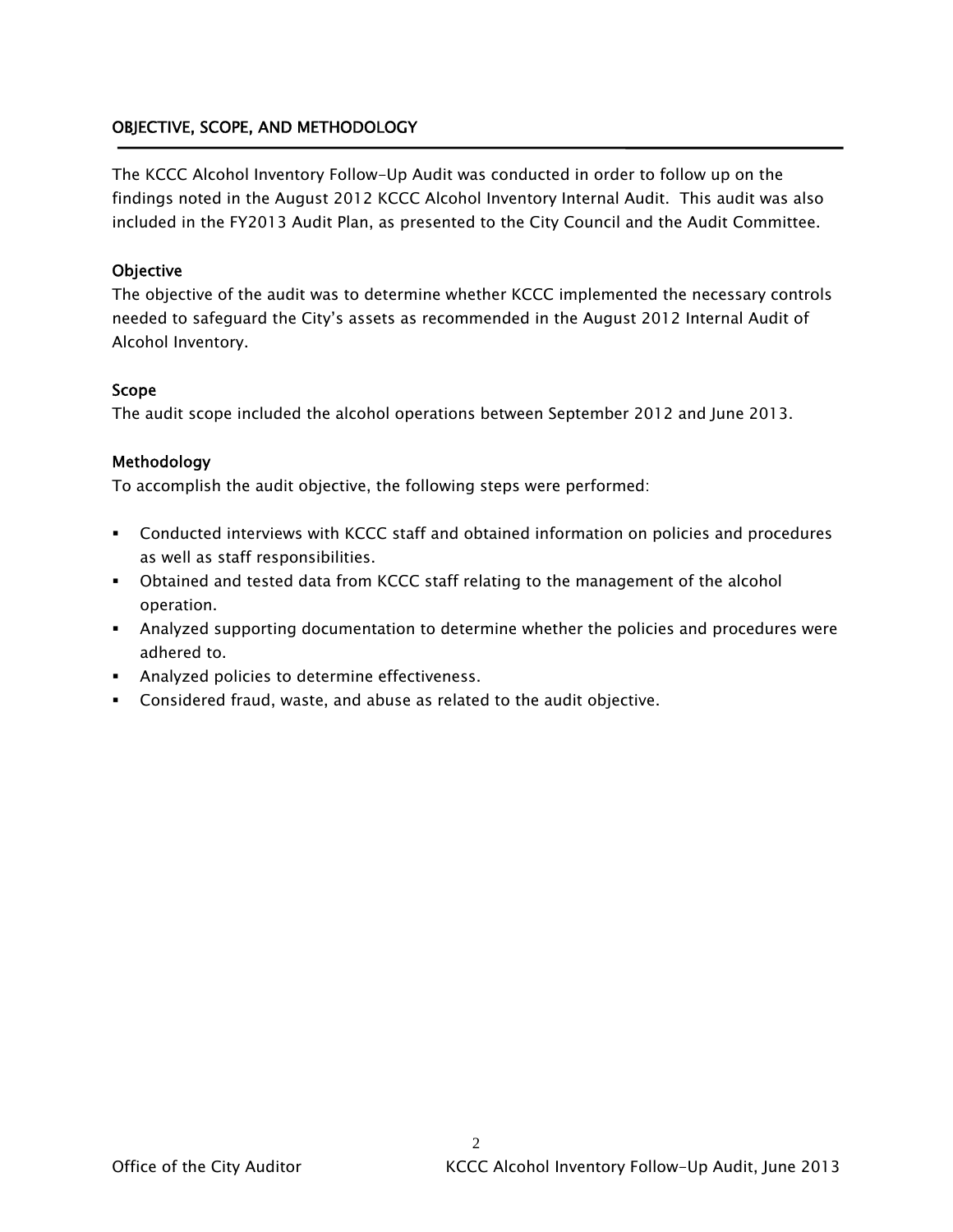#### AUDIT RESULTS

Ī

While significant improvement was noted since the August 2012 Internal Audit of KCCC Alcohol Inventory, there were still some irregularities in procedures and implementation of procedures that are documented in this report.

The procedures in place were reviewed with KCCC staff and an overall understanding of the policies and procedures was obtained in order to perform the audit.

A randomly chosen sample of 20 events with alcohol was tested during the audit. For each of these 20 events, the supporting documentation was reviewed, which included register tapes reporting the amount of sales for each event as well as the deposit that was received for each event. The auditor verified the number of register tapes for each event in comparison with KCCC records regarding the number of bars for each event. The auditor also verified that the deposit that was received agreed to the total sales as reflected on the register tapes.

Four months were selected at random to test with regard to inventory records and monthly deposit records – December, February, April and June. In these four months, the monthly revenue report provided by Jesters was compared to the final inventory reports provided by Jesters. Additionally, it was noted that special orders and host amounts were appropriately included in the monthly inventory reports with sales for the four months tested.

An inventory analysis was completed during the audit for each month from September 2012 through June 2013. Each month was reviewed with regard to the sales reported, deposits received, spills reported, and any variance between the sales and the deposits. In the analysis, an adjustment equal to 2% of total sales was used to account for spills and over/underpours (See Additional Observation following the findings). Also, in reviewing the inventory records for the four randomly selected months (December, February, April and June) an average of the adjustment for doubles was determined to be approximately 6% of the monthly sales. This percentage was extrapolated over the entire audit period to provide for an estimate each month. This estimate was used, for analysis purposes, as the adjustment for doubles that should be reported on the monthly inventory reports as noted below in Finding 2. The completed analysis revealed positive variances in nearly every month between September 2012 and June 2013.

#### Finding 1: KCCC staff does not physically sign/initial documents upon review.

Jesters counts all inventory on-hand on a monthly basis. These inventories are observed by KCCC staff in order to ensure that Jesters staff accurately reports the City's inventory. Even though these counts are observed by KCCC staff, they are not physically signed or initialed by KCCC staff denoting their approval/review of the document. This is an important step in the review process, which provides proof of observation as well as the necessary audit trail. A copy

3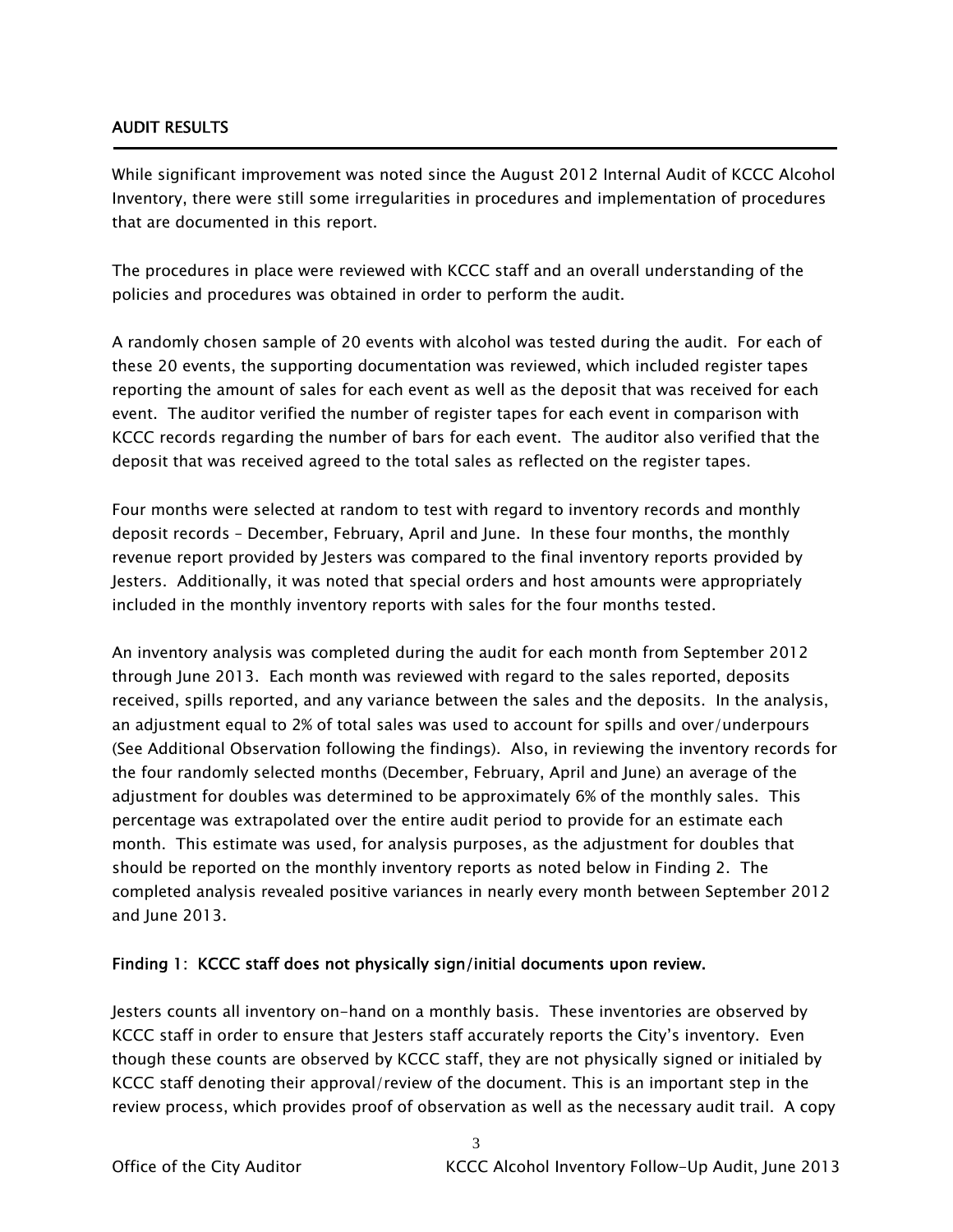of the initial inventory count documents should be retained by KCCC staff with the final monthly inventory reports. It was also noted in the audit that KCCC staff reviews the final inventory/deposit records provided by Jesters; however, they do not sign/initial the reports denoting proof of the review. Proof of the review is as important as the actual review process itself.

# Finding 2: The adjustments for doubles are not reported accurately on the monthly inventory reports provided by Jesters.

In managing the city's alcohol operation, Jesters makes an adjustment for double servings of liquor sold in a single mixed beverage. This adjustment is essentially a discount and is accounted for via a separate sale item on the cash registers. The monthly inventory reports are prepared based on each serving sold (shot of liquor, glass of wine, or bottle/glass of beer), which is multiplied by the dollar amount charged per drink. This process does not take into consideration the discount allowed for doubles purchased; therefore, an adjustment must be calculated and reported on the inventory reports. The adjustment is calculated by multiplying the number of doubles sold by 2 to determine the number of singles sold. The average price charged to a customer for a mixed beverage is \$5.50, which is multiplied by the number of singles sold as determined above. The result is then subtracted from the dollar amount of doubles sold as reported on the register tape. This adjustment is reported on the monthly inventory report as a reduction to the calculated sales. There were four months in which the adjustment for doubles was tested as part of the audit procedures. The adjustment reported in each of these months did not agree to the calculations as figured in the audit test. These calculations must be reported accurately on the monthly inventory reports.

# Finding 3: Register tapes are not consistently date-stamped, and spills tapes are not consistently signed by Jesters staff.

A best practice with regard to using cash registers is to use the automated function which stamps the date on the register tape at the time of the transaction. In KCCC's alcohol operation, register tapes are not consistently date-stamped due to the fact that often the bars must be moved during an event, which requires staff to unplug the registers. The date must be reprogrammed each time the registers are unplugged, which is not feasible during an event. KCCC staff is considering the replacement of the registers, which will allow the register tapes to be consistently date-stamped. Additionally, it was noted in the audit that spills tapes were not consistently signed by Jesters staff. The spills tapes, much like the register tapes for each bar, should be signed by the bar manager in order to establish accountability for spills/breakages.

## Finding 4: Cost of Goods Sold is not accurate.

Cost of Goods Sold (COGS) is an important aspect of financial reporting with regard to the sale of inventory. Inventory is recorded as a balance sheet item at the time of purchase. Only when

4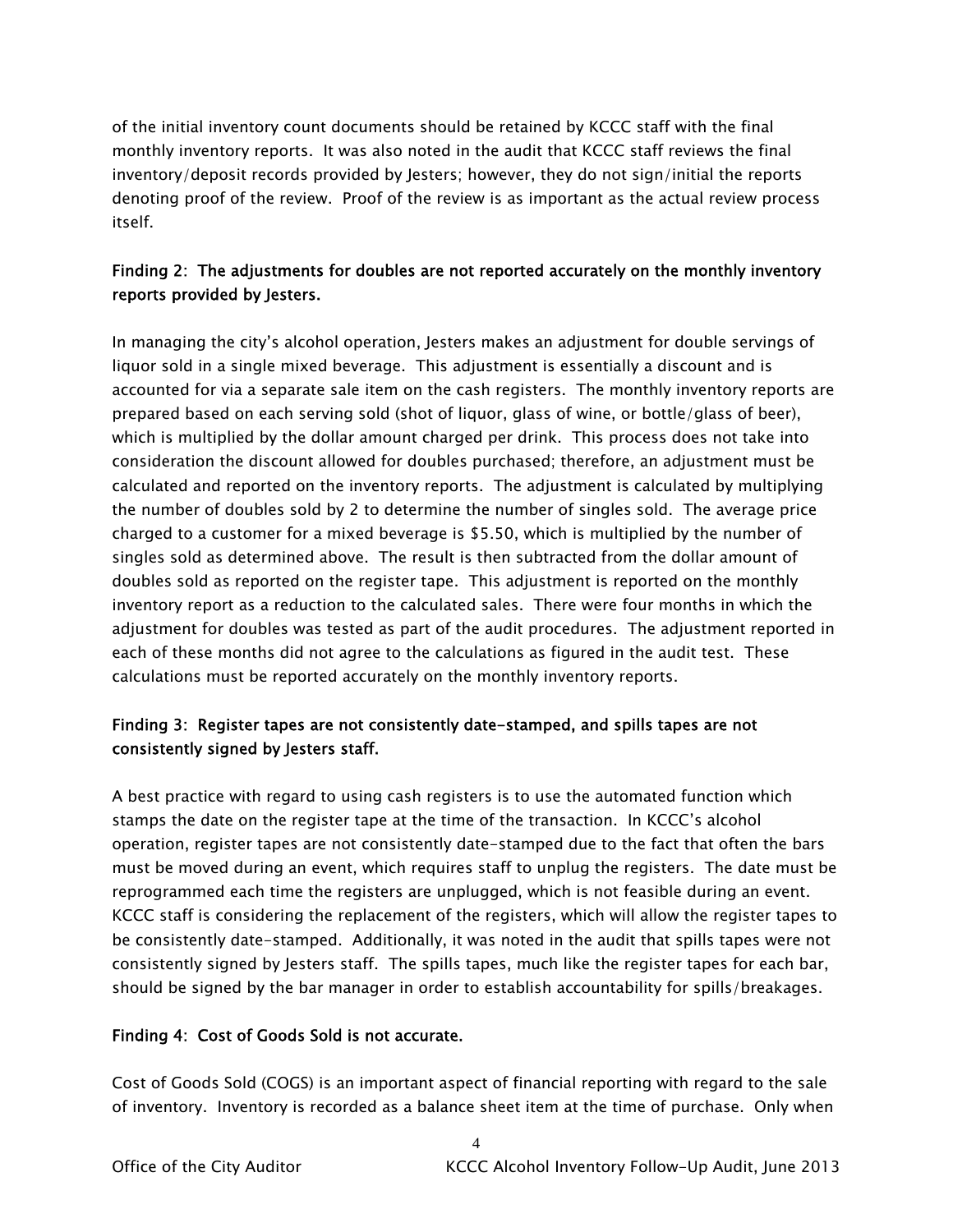the inventory is sold does it then get reported on the income statement as an expenditure, COGS. The inventory reports provided by Jesters include a section for the COGS calculation; however, the calculation is rarely accurate. Most of the discrepancies noted in the audit had to do with the formula in the worksheet not being set up properly, or the purchase price of the inventory not being entered. The current worksheet will provide accurate figures if it is utilized properly. Jesters and KCCC staff should review the monthly reports and ensure that the COGS is calculated correctly each month. This will in turn ensure that the financial reports provided to the City Council on a monthly basis are accurate.

# Finding 5: The beginning inventory should agree to the ending inventory from the previous month for each inventory item.

Proper inventory practice requires that the beginning inventory amount of a given month agrees to the ending inventory amount from the previous month. There were three instances noted in the audit in which the beginning inventory amount on an inventory item did not agree to the ending inventory amount from the previous month. This does not seem to be a widespread disregard of proper practice, but it is important for these figures to be reported accurately; therefore, it was noted in the audit.

# Additional Observation: Monthly variances between the calculated sales and the deposits were inconsistent.

In the August 2012 Internal Audit of KCCC Alcohol Inventory, Finding 5 discussed the issue regarding variances, and it was suggested that variances in excess of \$200 should be rare and should be researched thoroughly. After further review of the process, it is not clear as to what should be reasonable with regard to variances. When a bartender measures a serving of a given beverage, it is not feasible to assume that each serving is measured exactly equal to the last. This is commonly referred to as over/underpouring, and it is expected in the bartending industry. A reasonable percentage should be included as an adjustment on the monthly inventory reports to account for these expected differences. Jesters and KCCC staff should determine what is reasonable with regard to over/underpours and should include in their monthly inventory report an adjustment as discussed along with an adjustment for doubles as recommended in Finding 2 above and an adjustment for the spills that occur. Taking these adjustments into consideration on the monthly inventory reports will provide for more accurate variances between the calculated sales and the deposits each month.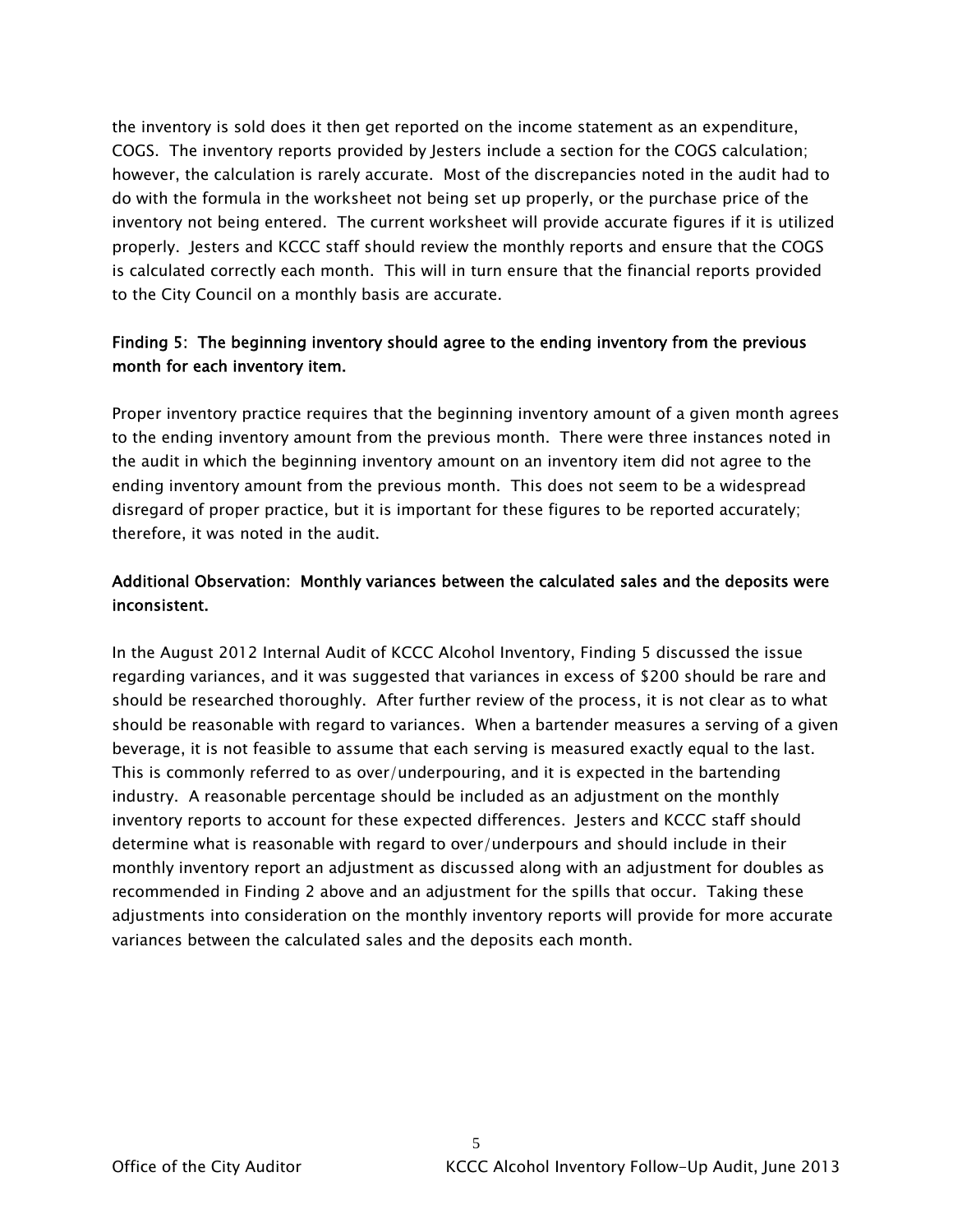#### RECOMMENDATIONS

The recommendations listed below are a result of the audit effort and are subject to the limitation of the scope of the audit. I believe that these recommendations provide reasonable approaches to help resolve the issues identified. I also believe that operational management is in a unique position to best understand their operations and may be able to identify more efficient and effective approaches, and I encourage them to do so when providing their responses to the recommendations. As such, I strongly recommend the following:

- 1. KCCC staff should sign/initial the count records, indicating observation of the inventory counts. KCCC staff should also sign/initial the monthly inventory/deposit reports provided by Jesters upon review of these documents.
- 2. The adjustment for doubles should be reported accurately and consistently on the monthly inventory reports.
- 3. Register tapes should be date-stamped for each event and spills tapes should be signed/initialed by Jesters staff.
- 4. Cost of Goods Sold should be calculated correctly and consistently on the monthly inventory reports.
- 5. Beginning inventory amounts should agree to the ending inventory amounts from the previous month.

Additional Observation: KCCC staff and Jesters should mutually determine a reasonable percentage to account for over/underpours on the monthly inventory reports. This adjustment as well as an adjustment for doubles and an adjustment for spills should be reported each month in order to determine the variance between monthly sales reported and deposits received.

See Appendix A for Management's Response to each recommendation.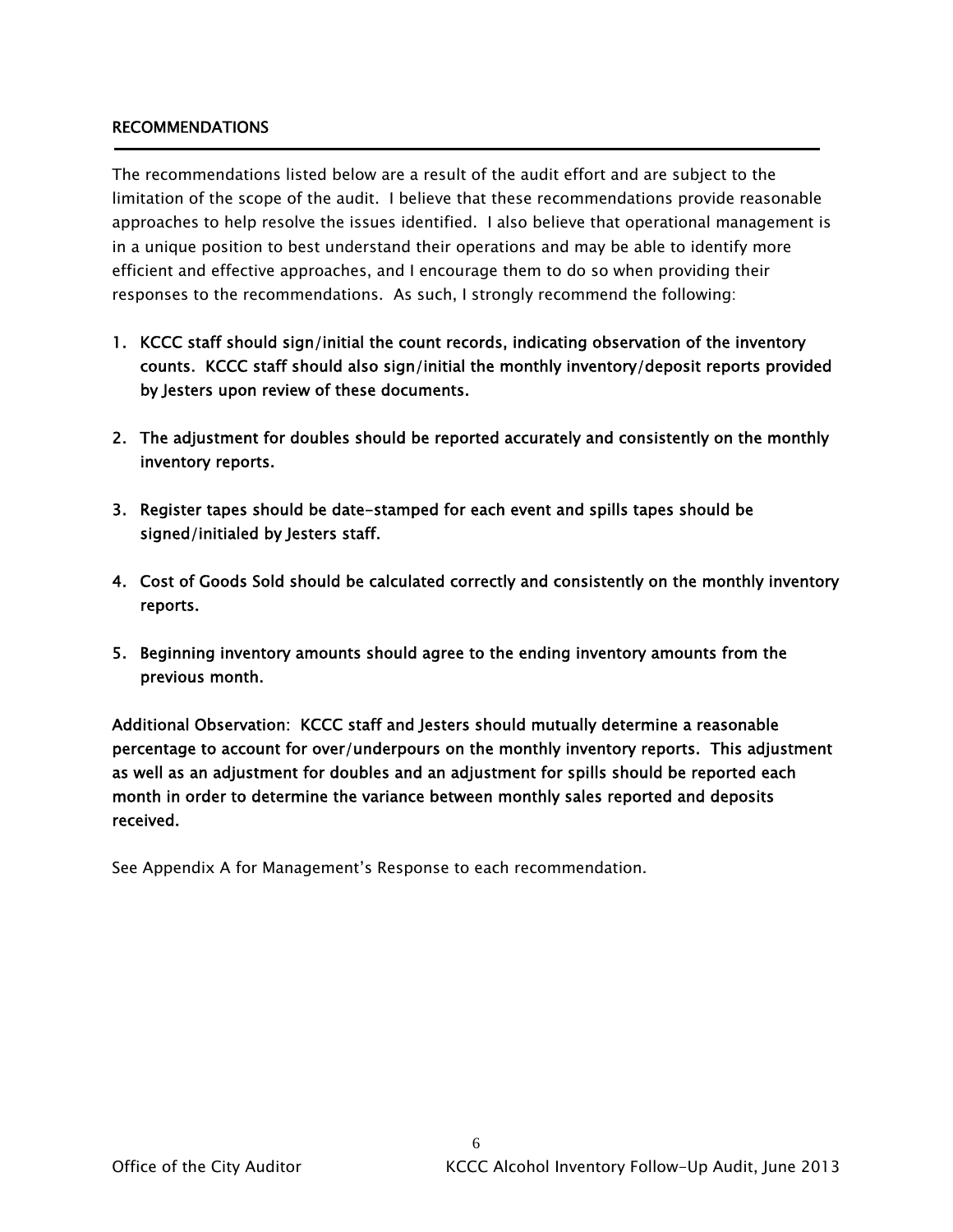#### APPENDIX A

j

#### MANAGEMENT RESPONSE



KCCC staff has been advised on improvements needed for managing the alcohol license and monitoring the Jester's contract. The following actions have been addressed regarding the Findings of the Audit.

Finding 1: Staff has been observing Jester's Manager when conducting an alcohol inventory monthly and has begun signing off and keeping a copy of the Jester's inventory form to denote proof of the review.

Finding 2: Staff has determined that the adjustments for reporting "Doubles " (which is two shots in one glass) is complicated to report and the one dollar mark up is not profitable. Staff recommends discontinuing orders for "Doubles" which is in agreement with other Convention Center policies.

Finding 3: KCCC is an eleven year-old facility and we are replacing multiple pieces of equipment that fail or when parts to repair are not available. The cash registers are the originals purchased when opening. They have the capability of programming for multiple drinks of varied prices, which simplifies ringing up drinks for the bartenders. When the event ends, register tapes should reflect a tally of the number of specific drinks served, which should match the cash drawer and show a date stamp at the bottom near the total. We have determined that the battery back-up feature has failed on several registers necessitating re-programming when they are moved during an event. We see this issue primarily during the very large events where bars are stationed in the foyer for the social hour and moved inside for the dinner. Bar tenders are rushing to re-program registers and serve patrons, and sometimes make programming errors. Replacing batteries is expensive, and newer models will allow more functions. We have ordered new cash registers to solve this issue and are having each bartender sign their tape when cashing out at the end of the event.

Finding 4: The Cost of Goods formula from Jesters had a formula error and has been corrected.

Finding 5: Inventory reported at the end of one month and beginning of the next should be the same. Jester's made a copy error which will be monitored closer in the future.

cani Kull

Connie Kuehl, Director, KCC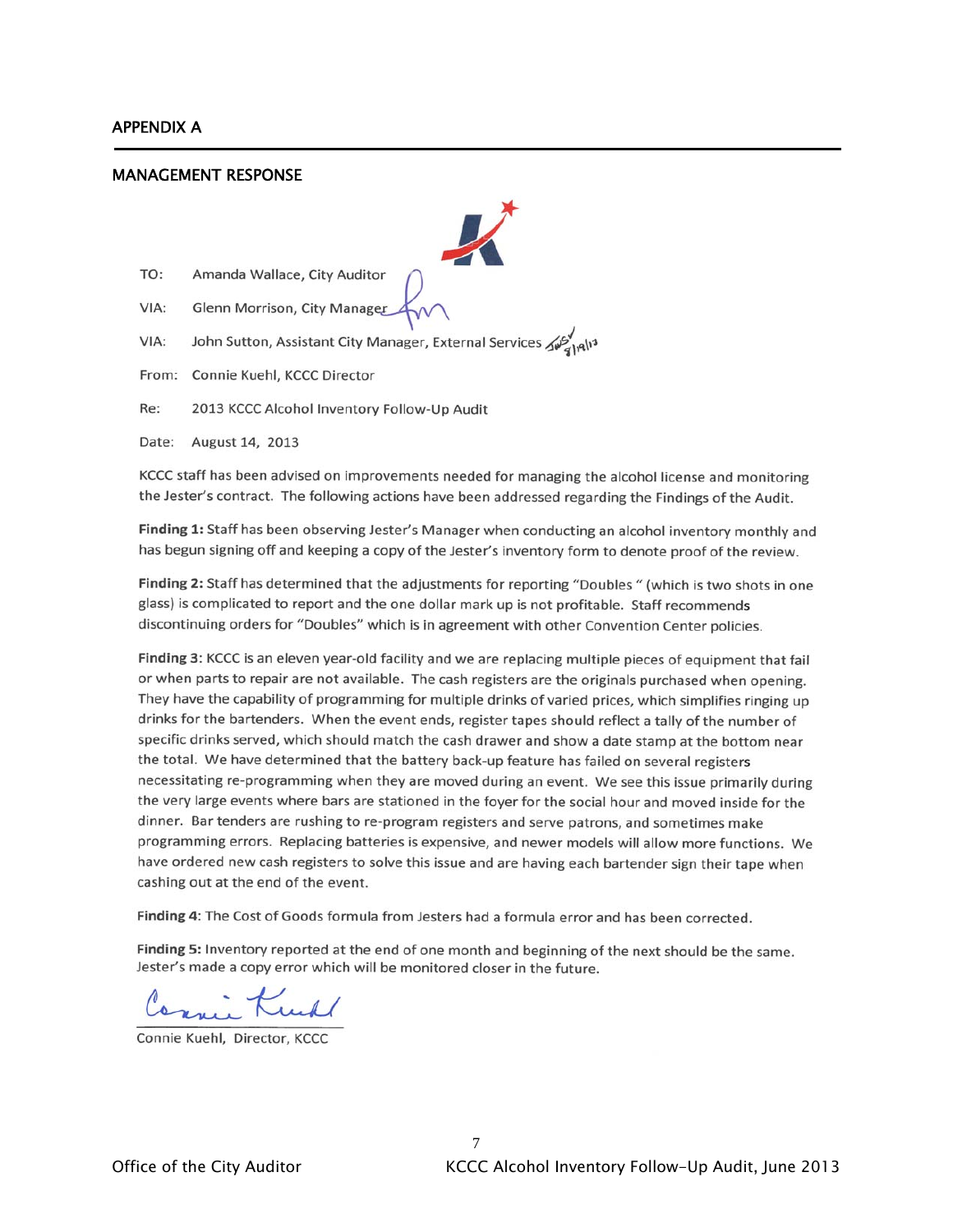#### APPENDIX B

j

#### CURRENT STATUS OF PRIOR YEAR AUDIT COMMENTS

1. FINDING: After performing a detailed analysis of the inventory over the past two fiscal years, I have discovered a revenue shortage of approximately \$25,000 reported to the City by Jesters. This was discovered by analyzing the sales reported on the inventory reports and comparing those figures to the actual cash deposits made to the City by Jesters.

RECOMMENDATION: The City must be more diligent in reviewing the reports provided by Jesters. The sales figures should be compared to cash receipts on a monthly basis to determine if the City is actually receiving all the revenue it is due.

CURRENT STATUS: KCCC staff has implemented appropriate review procedures to ensure that the City is receiving all revenue due.

2. FINDING: Due to the fact that Jesters has under-reported revenues to the City of Killeen by approximately \$25,000, the applicable mixed beverage taxes were not remitted to the State of Texas accordingly.

RECOMMENDATION: The appropriate mixed beverage taxes must be paid immediately. There is a possibility of penalties that the State of Texas may impose on the City for not remitting the appropriate taxes. This will need to be discussed with the Texas State Comptroller in order to determine whether the City will owe penalties and/or interest. CURRENT STATUS: The City has not been imposed any penalties or interest to date.

3. FINDING: City of Killeen staff does not verify the accuracy of the inventory reports provided by Jesters.

RECOMMENDATION: City of Killeen staff must be present for the monthly inventory in order to verify the accuracy of the reports provided by Jesters. Staff must compare the purchases reported by Jesters with City of Killeen records to ensure that all purchases are appropriately and accurately reported on the inventory reports. Additionally, staff must verify that the beginning inventory amounts are correctly carried forward from the previous month.

CURRENT STATUS: KCCC staff observes each monthly inventory, and verifies the purchases reported by Jesters. There were three instances noted in the current audit in which the beginning inventory amount did not agree to the ending inventory amount from the previous month. See current year Finding 5.

4. FINDING: Jesters staff does not include special orders on its inventory report. RECOMMENDATION: Special orders should be included on the inventory report in order to ensure that the City is paying the correct amount of mixed beverage tax on revenues received.

CURRENT STATUS: Special orders are included on the inventory reports and in the mixed beverage tax calculations each month.

5. FINDING: City of Killeen staff does not consistently research or question large variances on the inventory report.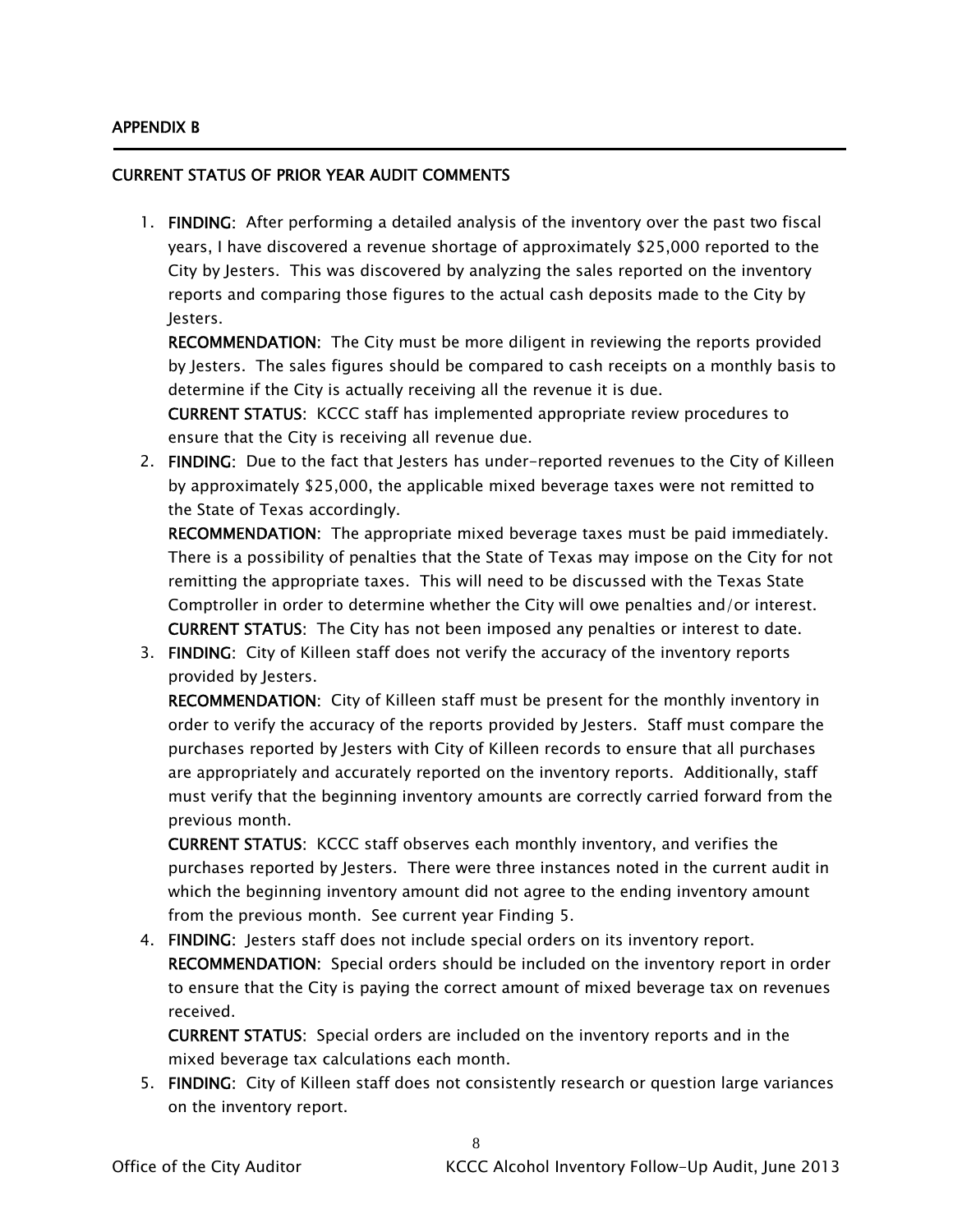RECOMMENDATION: Staff must research all variances in excess of \$200. A small amount of variance is normal due to spills/over-pours and breakages, but variances in excess of \$200 are not acceptable.

CURRENT STATUS: KCCC Staff is accounting for and reviewing large variances. Staff is also in the process of implementing a reasonable variance figure. See Additional Observation following the current year findings.

6. FINDING: Jesters staff reports an adjustment for doubles on its inventory report. RECOMMENDATION: There should not be an adjustment for doubles. Doubles should be correctly reflected as two shots of liquor sold.

CURRENT STATUS: There is an adjustment for doubles that is reasonable and is accounted for via a separate item on register tapes. The adjustment is then recorded on the monthly inventory reports. It was noted in the current audit that the adjustments for doubles reported on the inventory reports did not agree with the re-calculated adjustments in the audit. See current year Finding 2.

7. FINDING: Jesters does not consistently provide supporting documentation for spills/breakages.

RECOMMENDATION: There must be sufficient supporting documentation detailing the amount of spills for each event. The total amount of spills reported at each event should tie to the spills figure reported on the inventory report.

CURRENT STATUS: Spills are properly documented on a register tape and reported on the monthly reports provided by Jesters. The spill figures do not include an adjustment for over/under pours.

8. FINDING: Jesters does not deposit revenues and supporting documentation with City of Killeen staff on a timely basis.

RECOMMENDATION: Jesters should deposit revenues and supporting documentation with City of Killeen staff the following business day after the event takes place. CURRENT STATUS: Jesters deposits revenues and supporting documentation timely.

9. FINDING: Jesters staff explained to me that the revenues received at each event are taken to her home and counted before being brought back to City of Killeen staff at KCCC.

RECOMMENDATION: This is unacceptable. There is a safe in the liquor closet where all revenues should be placed while awaiting deposit. Revenues should not be removed from the liquor closet except by the bar manager employed by Jesters en route to be deposited with City of Killeen staff at the KCCC business office.

CURRENT STATUS: Revenues are not removed from the liquor closet except for deposit with KCCC staff.

10. FINDING: Jesters provides register tapes for each bar's register for each event to City of Killeen staff. There is an option on each register to include the date at the bottom of the register tape. The majority of the register tapes received by City of Killeen staff did not have the date stamped on them.

9